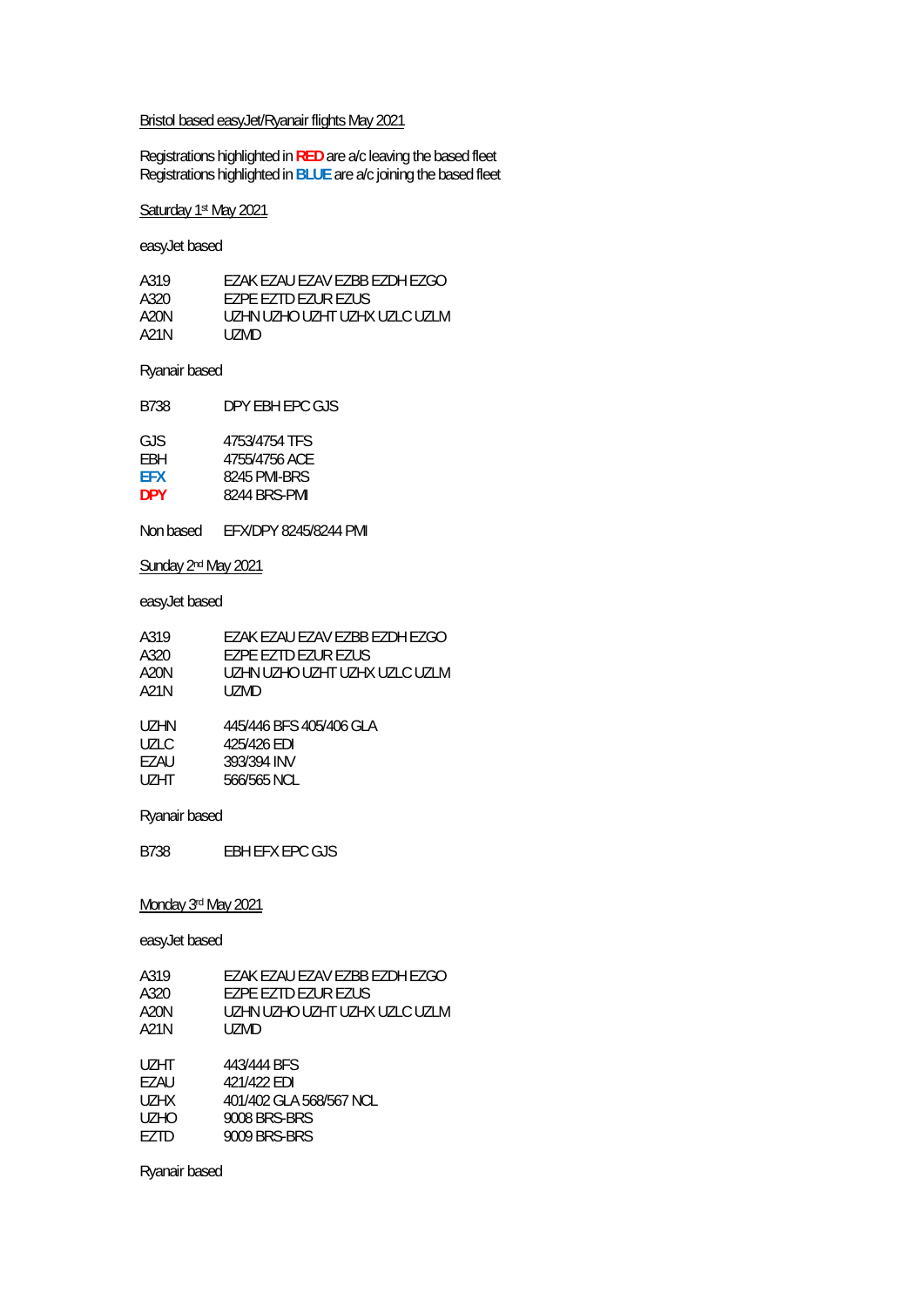#### Tuesday 4th May 2021

easyJet based

| A319 | FZAK FZAU FZAV FZBB FZDH FZGO |
|------|-------------------------------|
| A320 | EZPE EZTD EZUR EZUS           |
| A20N | UZHN UZHO UZHT UZHX UZLC UZLM |
| A21N | UZMD.                         |
| UZHT | 443/444 BFS                   |
| UZHN | 401/402 GLA                   |
| F7AU | 427/428 FDI                   |

Ryanair based

B738 EBH EFX EPC GJS

## Wednesday 5<sup>th</sup> May 2021

easyJet based

| A319    | FZAK FZAU FZAV FZBB FZDH FZGO |
|---------|-------------------------------|
| A320    | FZPF FZTD FZUR FZUS           |
| A20N    | UZHN UZHO UZHT UZHX UZLC UZLM |
| A21N    | UZMD.                         |
|         |                               |
| 117 LIN | $1271120$ CDI $1101150$ DEC   |

| UZHIN | 4277428 EDI 4497450 BFS |
|-------|-------------------------|
| UZLC  | 405/406 GLA             |

Ryanair based

B738 EBH EFX EPC GJS

## Thursday 6th May 2021

easyJet based

| A319              | EZAK EZAU EZAV EZBB EZDH EZGO |
|-------------------|-------------------------------|
| A320              | F7PF F7TD F7UR F7US           |
| A20N              | UZHN UZHO UZHT UZHX UZLC UZLM |
| A21N              | UZMD                          |
|                   |                               |
| UZHN              | 427/428 EDI                   |
| EZAU              | 405/406 GLA                   |
| U <sub>7</sub> HT | 447/448 BFS 570/569 NCL       |
|                   |                               |
|                   |                               |

Ryanair based

B738 EBH EFX EPC GJS

EPC 901 BRS-BRS

Friday 7th May 2021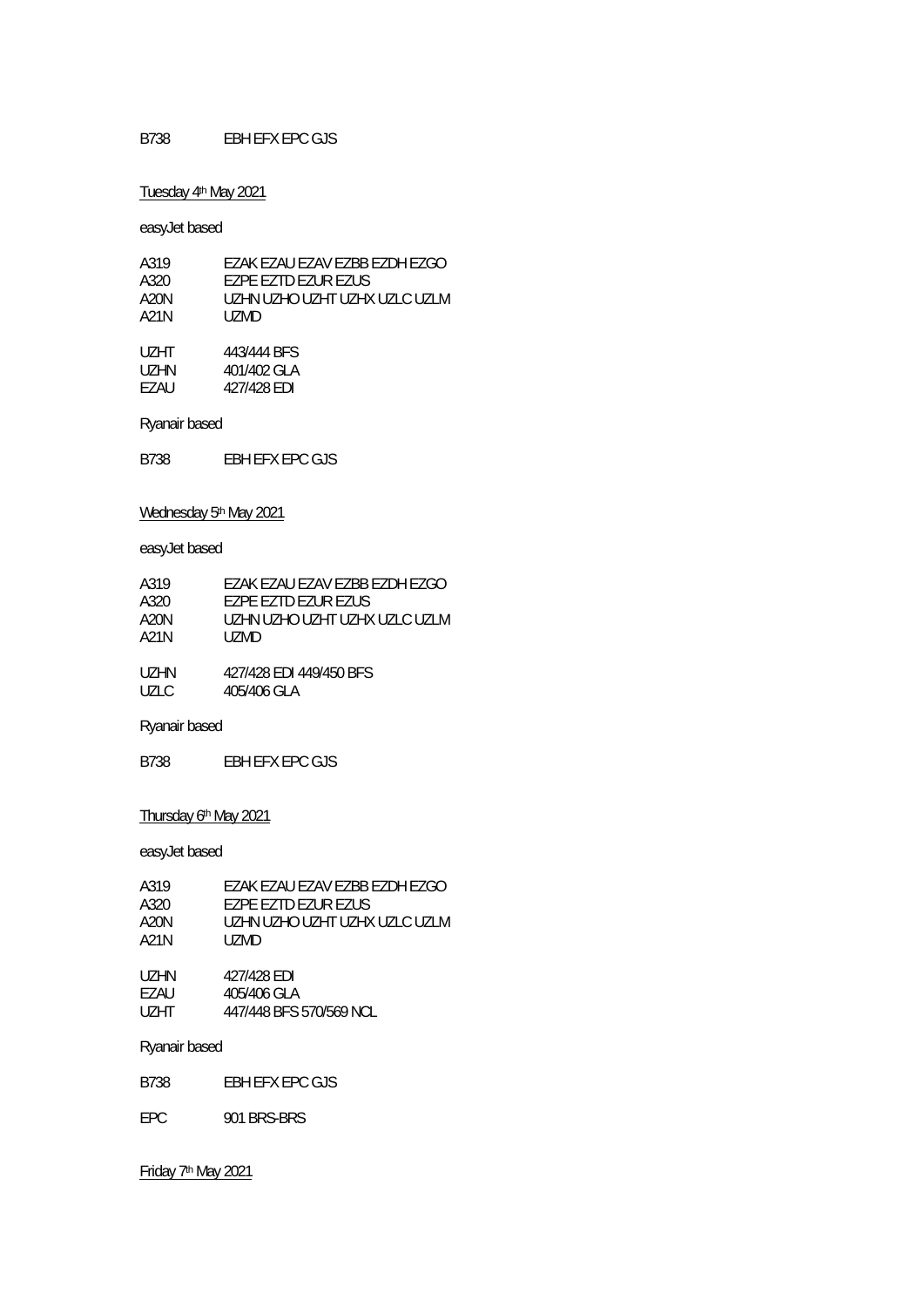## easyJet based

| A319  | EZAK EZAU EZAV EZBB EZDH EZGO |
|-------|-------------------------------|
| A320  | F7PF F7TD F7UR F7US           |
| A20N  | UZHN UZHO UZHT UZHX UZLC UZLM |
| A21N  | UZMD                          |
| UZHN  | 568/567 NCL 407/408 GLA       |
| UZLC. | 393/394 INV 449/450 BFS       |
| F7AU  | 425/426/429/432 EDI           |
| UZHX  | 447/448 BFS                   |

## Ryanair based

B738 EBH EFX EPC GJS

| FFX. | 400 BRS-BRS  |
|------|--------------|
| DI Y | 8122 AGP-BRS |
| FBH  | 8121 BRS-AGP |
| GJS. | 401 BRS-BRS  |
|      |              |

Non based DLY/EFX 8122/8121 AGP

## Saturday 8<sup>th</sup> May 2021

## easyJet based

| A319 | EZAK EZAU EZAV EZBB EZDH EZGO   |
|------|---------------------------------|
| A320 | FZPF FZTD FZUR FZUS             |
| A20N | UZHN UZHO UZHT UZHX UZI C UZI M |
| A21N | UZMD.                           |

## Ryanair based

| 4753/4754 TFS<br>FPC.<br>4755/4756 ACE<br>GJS.<br>8245 PMI-BRS<br><b>FBM</b><br>8244 BRS-PMI<br><b>FFX</b> | B738 | DI Y FFX FPC GJS |
|------------------------------------------------------------------------------------------------------------|------|------------------|
|                                                                                                            |      |                  |

Non based EBM/EFX 8245/8244 PMI

## Sunday 9<sup>th</sup> May 2021

| A319      | EZAK EZAU EZAV EZBB EZDH EZGO |
|-----------|-------------------------------|
| A320      | EZPE EZTD EZUR EZUS           |
| A20N      | UZHN UZHO UZHT UZHX UZLC UZLM |
| A21N      | UZMD.                         |
|           |                               |
| UZHX      | 425/426 EDI 566/565 NCL       |
| EZAU      | 393/394 INV 449/450 BFS       |
| UZHN      | 447/448 BFS                   |
| UZHT      | 405/406 GLA                   |
|           |                               |
| Non based | UZLB 430/431 EDI              |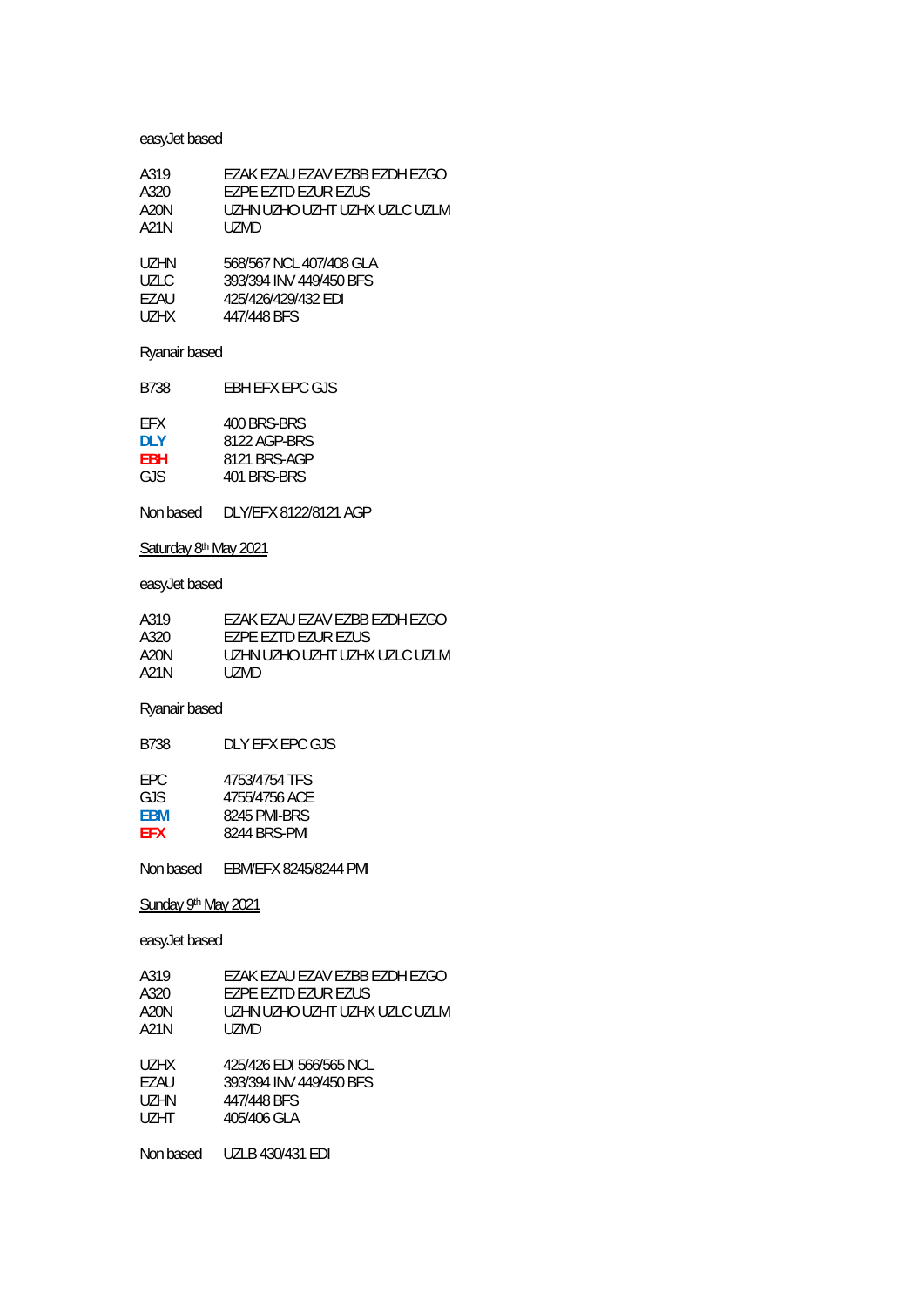B738 DLY EBM EPC GJS

## Monday 10<sup>th</sup> May 2021

easyJet based

| A319        | EZAK EZAU EZAV EZBB EZDH EZGO |
|-------------|-------------------------------|
| A320        | EZPE EZTD EZUR EZUS           |
| A20N        | UZHN UZHO UZHT UZHX UZLC UZLM |
| A21N        | UZMD                          |
|             |                               |
| UZLC        | 443/444 BFS                   |
| F7AU        | 421/422 EDI                   |
| <b>UZHX</b> | 401/402 GLA 568/567 NCL       |
| <b>EZBT</b> | 9001 LTN-BRS                  |
| EZBB        | 9007 BRS-BRS                  |
| <b>UZLM</b> | 9008 BRS-BRS                  |
| <b>F7TD</b> | 9002 BRS-LTN                  |
|             |                               |

Ryanair based

B738 DLY EBM EPC GJS

### Tuesday 11th May 2021

easyJet based

| A319        | EZAK EZAU EZAV EZBB EZBT EZDH EZGO |
|-------------|------------------------------------|
| A320        | EZPE EZUR EZUS                     |
| A20N        | UZHN UZHO UZHT UZHX UZLC UZLM      |
| A21N        | UZMD.                              |
|             |                                    |
| UZHX        | 443/444 BFS                        |
| UZHT.       | 401/402 GLA                        |
| <b>EZAU</b> | 427 BRS-EDI                        |
| <b>EZDJ</b> | 428 EDI-BRS                        |
|             |                                    |

Ryanair based

B738 DLY EBM EPC GJS

#### Wednesday 12<sup>th</sup> May 2021

easyJet based

| FZAK FZAV FZBB FZBT FZDH FZDJ FZGO |
|------------------------------------|
| EZPE EZUR EZUS                     |
| UZHN UZHO UZHT UZHX UZLC UZLM      |
| UZMD.                              |
|                                    |
| 427/428 FDI 449/450 BFS            |
| 405/406 GLA                        |
|                                    |

Ryanair based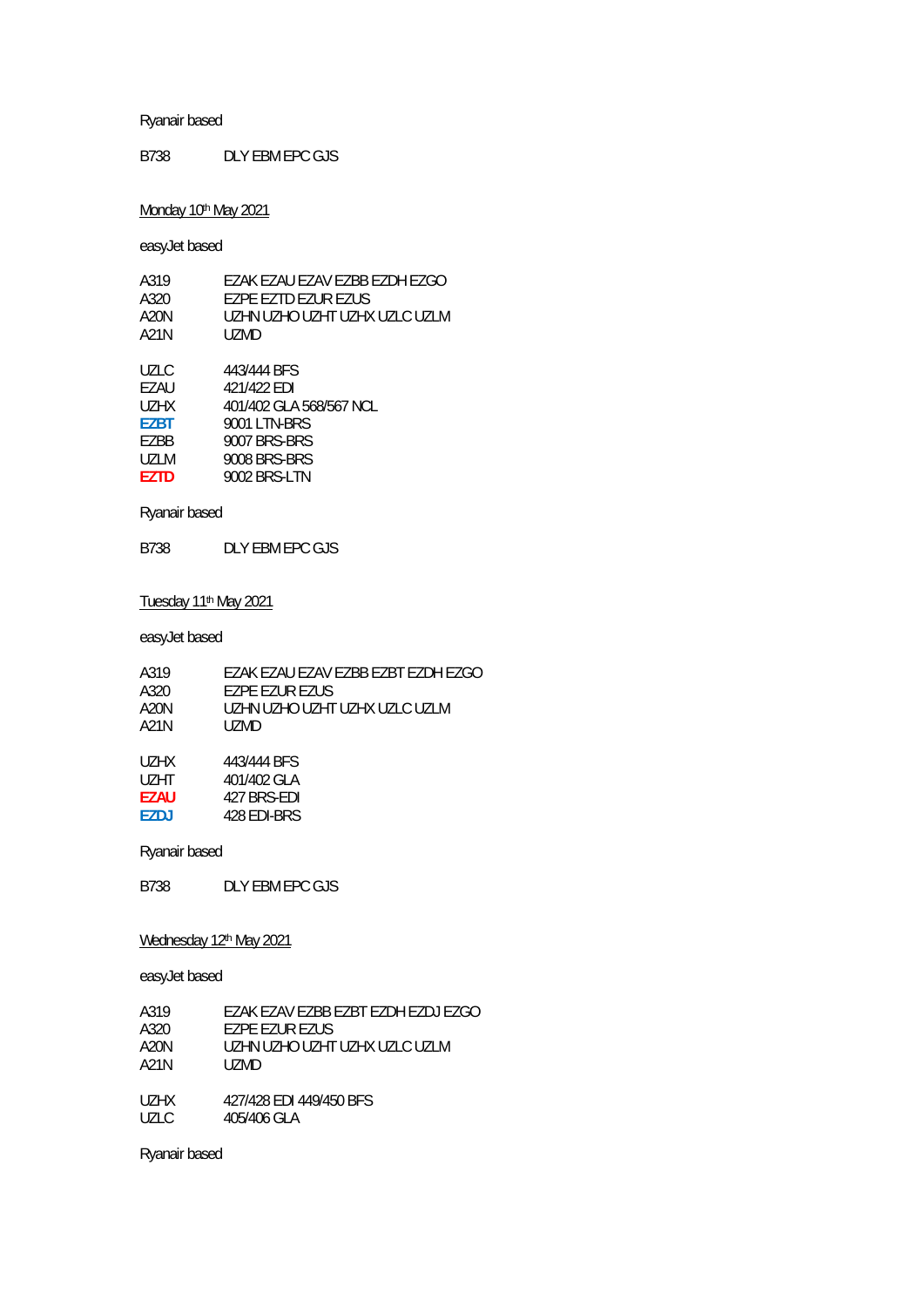#### B738 DLY EBM EPC GJS

#### Thursday 13<sup>th</sup> May 2021

#### easyJet based

| A319  | EZAK EZAV EZBB EZBT EZDH EZDJ EZGO |
|-------|------------------------------------|
| A320  | EZPE EZUR EZUS                     |
| A20N  | UZHN UZHO UZHT UZHX UZLC UZLM      |
| A21N  | UZMD.                              |
| UZLC. | 427/428 EDI                        |
| F7DJ  | 405/406 GLA                        |
| UZHX  | 447/448 BFS 570/569 NCL            |
|       |                                    |

Ryanair based

B738 DLY EBM EPC GJS

DLY 580 BRS-BRS

Friday 14th May 2021

#### easyJet based

| A319  | EZAK EZAV EZBB EZBT EZDH EZDJ EZGO     |
|-------|----------------------------------------|
| A320. | <b>FZPF FZUR FZUS</b>                  |
| A20N  | LIZHN LIZHO LIZHT LIZHX LIZI C. LIZI M |
| A21N  | UZMD.                                  |
|       |                                        |

| UZHO. | 9001 BRS-MAN            |
|-------|-------------------------|
| UZHX. | 568/567 NCL 407/408 GLA |
| UZHN. | 393/394 INV 449/450 BFS |
| F7DJ  | 425/426 FDI             |
| UZHT. | 447/448 BFS 409/410 GLA |

#### Ryanair based

B738 DLY EBM EPC GJS

| FPC. | 400 BRS-BRS  |
|------|--------------|
| FBW  | 8122 AGP-BRS |
| FBM  | 8121 BRS-AGP |
| GJS. | 401 BRS-BRS  |
|      |              |

Non based EBW/EBM 8122/8121 AGP

#### Saturday 15th May 2021

#### easyJet based

A319 EZAK EZAV EZBB EZBT EZDH EZDJ EZGO<br>A320 EZPE EZUR EZUS A320 EZPE EZUR EZUS<br>A20N UZHN UZHT UZHX A20N UZHN UZHT UZHX UZLC UZLM<br>A21N UZMD UZMD

#### Ryanair based

B738 DLY EBW EPC GJS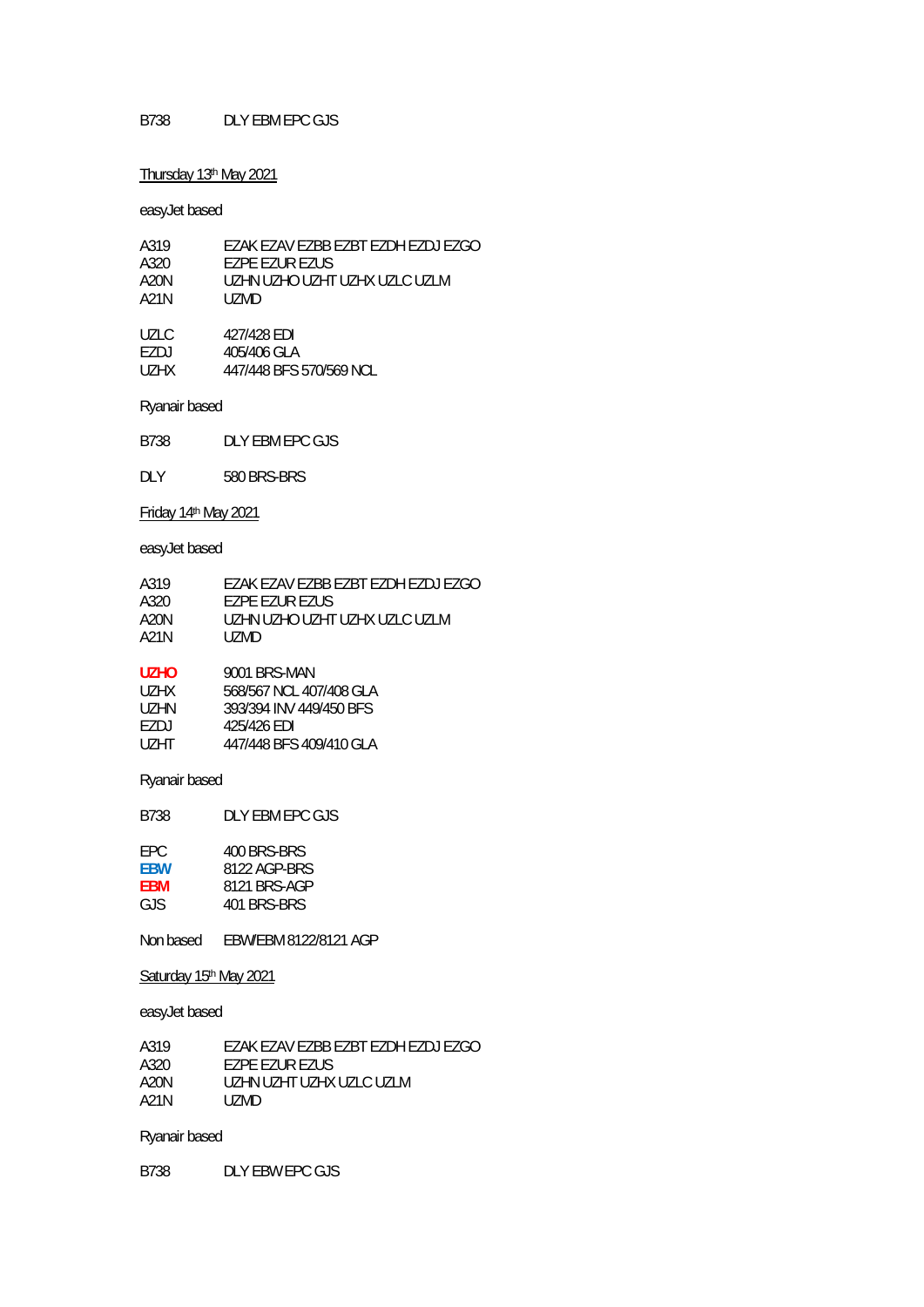| 4753/4754 TFS |
|---------------|
| 4755/4756 ACE |
| 8245 PMI-BRS  |
| 8244 BRS-PMI  |
|               |

Non based DCZ/DLY 8245/8244 PMI

Sunday 16<sup>th</sup> May 2021

easyJet based

| A319 | FZAK FZBB FZBT FZDH FZDJ FZGO |
|------|-------------------------------|
| A320 | <b>FZPF FZUR FZUS</b>         |
| A20N | UZHN UZHT UZHX UZLC UZLM      |
| A21N | UZMD.                         |
|      |                               |

| <b>F7AV</b> | 9009 BRS-LGW            |
|-------------|-------------------------|
| EZD I       | 393/394 INV 449/450 BFS |
| UZLC.       | 425/426 EDI 566/565 NCL |
| UZLM.       | 445/446 BFS 405/406 GLA |
|             |                         |

Ryanair based

B738 DCZ EBW EPC GJS

### Monday 17<sup>th</sup> May 2021

easyJet based

| A319        | EZAK EZBB EZBT EZDH EZDJ EZGO |
|-------------|-------------------------------|
| A320        | EZPE EZUR EZUS                |
| A20N        | UZHN UZHT UZHX UZLC UZLM      |
| A21N        | UZMD.                         |
|             |                               |
| UZHN        | 443/444 BFS                   |
| EZDJ        | 421/422 EDI                   |
| UZLC        | 401/402 GLA                   |
| EZGO        | 9005 BRS-LTN                  |
| <b>EZTX</b> | 9006 LTN-BRS                  |
| F7PF        | 568/567 NCL                   |
|             |                               |
|             |                               |

## Ryanair based

B738 DCZ EBW EPC GJS

EBW 7226/7227 KRK

### Tuesday 18th May 2021

| A319   | F7AK F7BB F7BT F7DH F7DJ |
|--------|--------------------------|
| A320   | F7PF F7TX F7UR F7US      |
| A20N   | UZHN UZHT UZHX UZLC UZLM |
| A21N   | UZMD.                    |
| LIZHX. | 443/444 BFS              |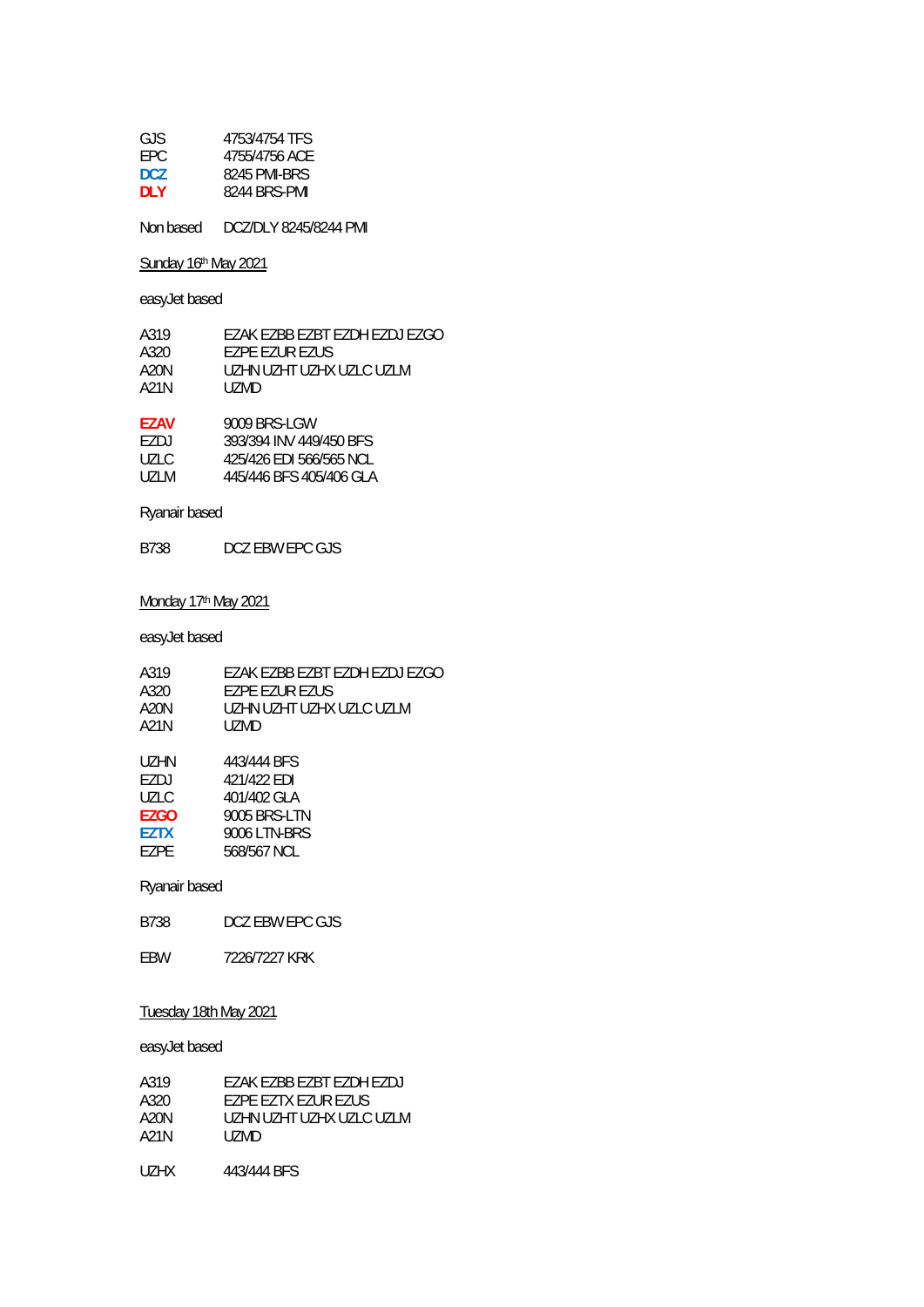| F7PF  | 401/402 GLA  |
|-------|--------------|
| UZME. | 9001 LGW-BRS |
| F7DH  | 427/428 EDI  |

| DCZ EBW EPC GJS<br>B738 |
|-------------------------|
|-------------------------|

GJS 8248/8249 FAO

## Wednesday 19th May 2021

easyJet based

| A319  | EZAK EZBB EZBT EZDH EZDJ |
|-------|--------------------------|
| A320. | F7PF F7TX F7UR F7US      |
| A20N  | UZHN UZHT UZHX UZLC UZLM |
| A21N  | UZMD UZME                |
|       |                          |

| 9005 BRS-LTN |
|--------------|
| 427/428 EDI  |
| 405/406 GLA  |
| 449/450 BFS  |
|              |

## Ryanair based

B738 DCZ EBW EPC GJS

Thursday 20<sup>th</sup> May 2021

easyJet based

| A319        | <b>F7BB F7BT F7DH F7DJ</b> |
|-------------|----------------------------|
| A320        | EZPE EZTX EZUR EZUS        |
| A20N        | UZHN UZHT UZHX UZLC UZLM   |
| A21N        | UZMD UZME                  |
|             |                            |
| EZPE        | 393/394 INV                |
| UZLC        | 427 BRS-FDI                |
| EZOF        | 428 EDI-BRS                |
| EZDJ        | 405/406 GLA                |
| <b>UZLM</b> | 447/448 BFS 570/569 NCL    |

## Ryanair based

B738 DCZ EBW EPC GJS

### Friday 21st May 2021

| A319  | F7BB F7BT F7DH F7DJ      |
|-------|--------------------------|
| A320  | EZOF EZPE EZTX EZUR EZUS |
| A20N  | UZHN UZHT UZHX UZI M     |
| A21N  | UZMD UZMF                |
| EZDH. | 447/448 BFS 409/410 GLA  |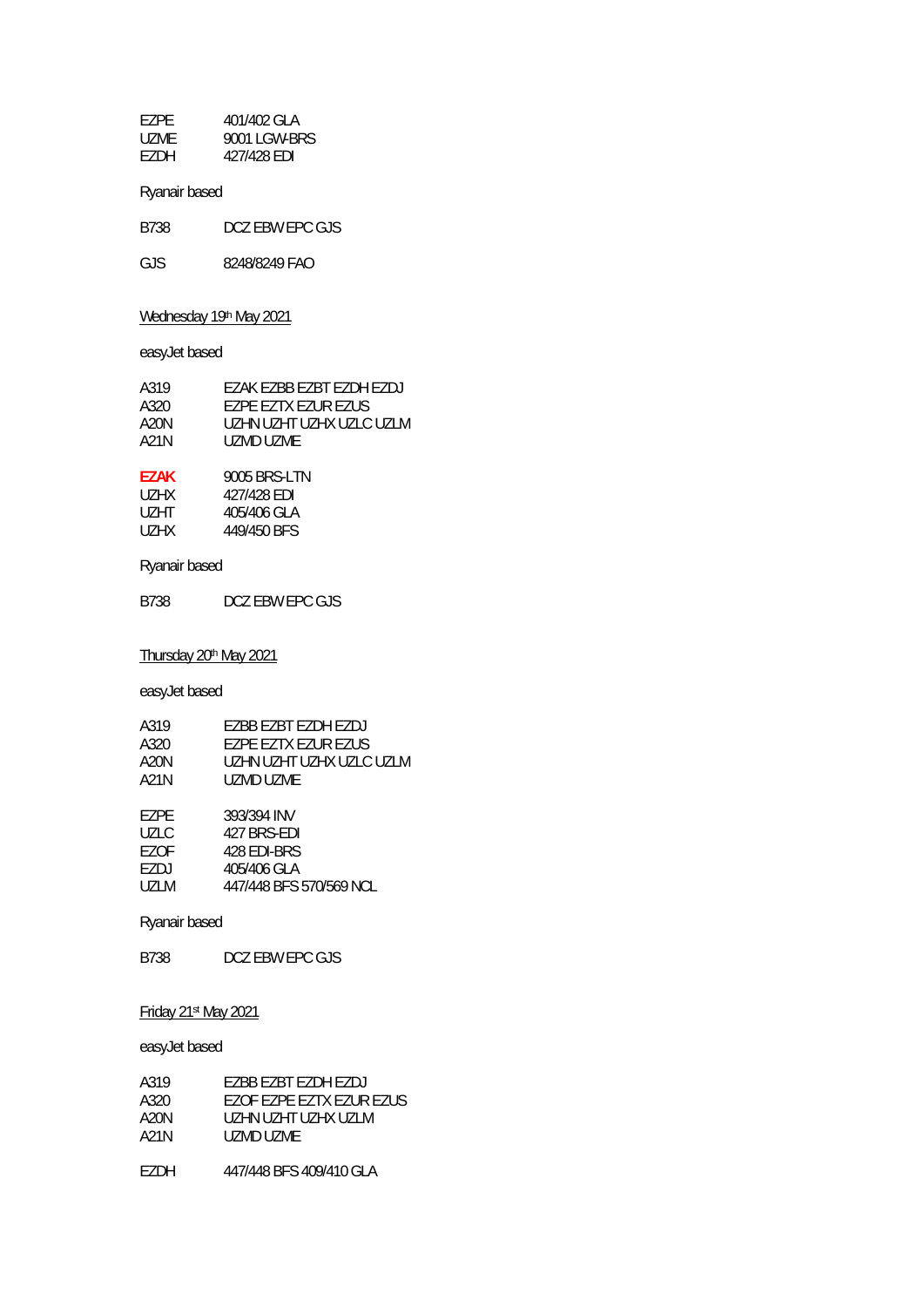| EZOF              | 6255/6256 LIS                     |
|-------------------|-----------------------------------|
| <b>F7TD</b>       | 9009 LTN-BRS                      |
| UZHN              | 393/394 INV 449/450 BFS           |
| U <sub>7</sub> HT | 568/567 NCL 407/408 GLA           |
| UZHX              | 6095/6096 TFS                     |
| UZI M             | 6003/6004 FAO 425/426/429/432 EDI |
| UZMF              | 6071 BRS-ALC                      |
| U7MH              | 6072 ALC-BRS                      |
|                   |                                   |

| <b>FBM</b> | 8122 AGP-BRS  |
|------------|---------------|
| FPC.       | 8121 BRS-AGP  |
| DCZ.       | 8248/8249 FAO |

Non based EBM/EPC 8122/8121 AGP

## Saturday 22<sup>nd</sup> May 2021

## easyJet based

| A319  | <b>F7BB F7BT F7DH F7DJ</b>    |
|-------|-------------------------------|
| A320  | EZOF EZPE EZTD EZTX EZUR EZUS |
| A20N  | UZHN UZHT UZHX UZLM           |
| A21N  | UZMD UZMH                     |
|       |                               |
| UZHN. | 6051/6052 AGP                 |
| UZHT. | 6033/6034 FAO                 |

#### Ryanair based

| GJS. | 4753/4754 TFS |
|------|---------------|
| FBW  | 4755/4756 ACE |

Non based EVH 8245/8244 PMI

## Sunday 23rd May 2021

| A319              | F7BB F7BT F7DH F7DJ            |
|-------------------|--------------------------------|
| A320              | FZOF FZPF FZTD FZTX FZUR FZUS. |
| A20N              | UZHN UZHT UZHX UZI M           |
| A21N              | UZMD UZMH                      |
|                   |                                |
| F7DH              | 393/394 INV 449/450 BES        |
| F7PF              | 6041/6042 PMI                  |
| F7US              | 9005 BRS-BRS                   |
| UZHN              | 425/426 FDI 566/565 NCL        |
| U <sub>7</sub> HT | 445/446 BFS 405/406 GLA        |
| UZHX              | 6003/6004 FAO 433/434 FDI      |
| UZLM              | 6297/6298 GIB 6255/6256 LIS    |
|                   |                                |
| Non based         | UZLB 430/431 EDI               |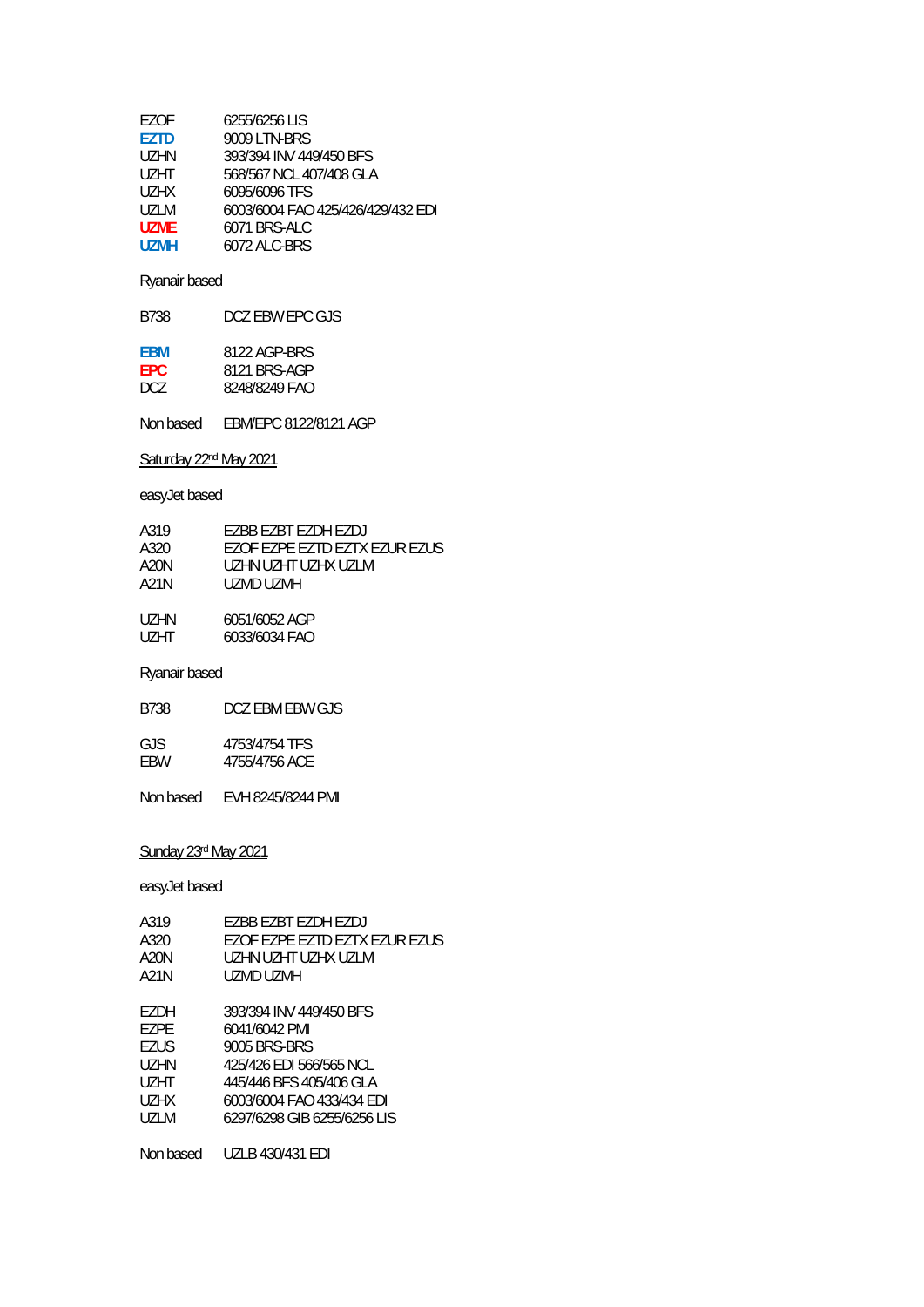B738 DCZ EBM EBW GJS

EBW 8248/8249 FAO

### Monday 24<sup>th</sup> May 2021

easyJet based

| A319  | F7BB F7BT F7DH F7DJ            |
|-------|--------------------------------|
| A320  | FZOF FZPF FZTD FZTX FZUR FZUS. |
| A20N  | UZHN UZHT UZHX UZI M           |
| A21N  | UZMD UZMH                      |
|       |                                |
| F7DJ  | 421/422 EDI 393/394 INV        |
| F70F  | 568/567 NCL                    |
| F7TD  | 6033/6034 FAO                  |
| U7HM  | 402 GI A-BRS                   |
| UZHX  | 6243/6244 FNC                  |
| UZI M | 401 BRS-GLA                    |
| UZMD  | 441/442 BFS                    |
| UZMH  | 443/444 BFS                    |
|       |                                |

## Ryanair based

B738 DCZ EBM EBW GJS

DCZ 7226/7227 KRK

## Tuesday 25th May 2021

easyJet based

| A319 | EZBB EZBT EZDH EZDJ           |
|------|-------------------------------|
| A320 | FZOF FZPF FZTD FZTX FZUR FZUS |
| A20N | UZHM UZHN UZHT UZHX           |
| A21N | UZMD UZMH                     |
|      |                               |

| F7AN  | 428 FDI-BRS               |
|-------|---------------------------|
| F7DH  | 427 BRS-FDI               |
| F7PF. | 443/444 BFS 6033/6034 FAO |
| UZHM  | 6297/6298 GIB             |
| UZHN  | 401/402 GLA               |
| UZHX. | 6255/6256 LIS             |

### Ryanair based

B738 DCZ EBM EBW GJS

EBM 8248/8249 FAO

#### Wednesday 26<sup>th</sup> May 2021

easyJet based

A319 EZAN EZBB EZBT EZDJ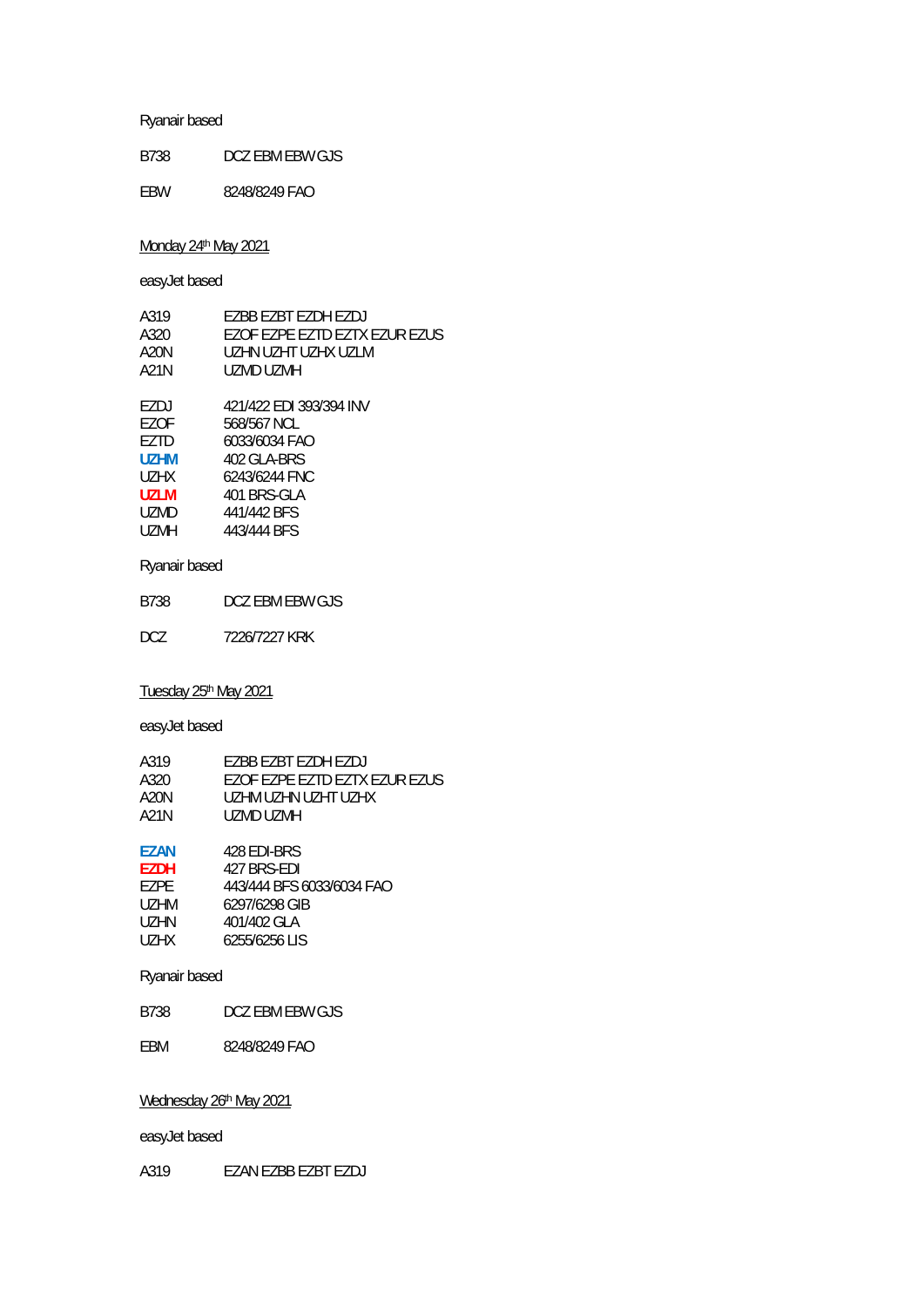| A320 | FZOF FZPF FZTD FZTX FZUR FZUS |
|------|-------------------------------|
| A20N | UZHM UZHN UZHT UZHX           |
| A21N | UZMD UZMH.                    |

| UZHT. | 6071/6072 ALC           |
|-------|-------------------------|
| UZHX  | 6033/6034 FAO           |
| F70F  | 427/428 EDI 449/450 BFS |
| F7PF  | 405/406 GLA             |

B738 DCZ EBM EBW GJS

# Thursday 27<sup>th</sup> May 2021

easyJet based

| A319        | EZAN EZBB EZBT EZDJ           |
|-------------|-------------------------------|
| A320        | EZOF EZPE EZTD EZTX EZUR EZUS |
| A20N        | UZHM UZHN UZHT UZHX           |
| A21N        | UZMD UZMH                     |
| F70F        | 6033/6034 FAO                 |
| F7PF        | 447/448 BFS 570/569 NCL       |
| UZHM        | 399/400/405/406 GLA           |
| UZHN        | 6245/6246 FNC 427/428 EDI     |
| UZHX        | 393/394 INV                   |
| <b>UZMH</b> | 6009/6010 FAO                 |
|             |                               |

Ryanair based

B738 DCZ EBM EBW GJS

# Friday 28th May 2021

easyJet based

| F7AN F7BB F7BT F7DJ                   |
|---------------------------------------|
| EZOF EZPE EZTD EZTX EZUR EZUS         |
| UZHM UZHN UZHT UZHX                   |
| UZMD UZMH                             |
| 429/432 FDI                           |
| 425/426 FDI                           |
| 447/448 BFS 409/410 GLA               |
| 6127/6128 KGS                         |
| 6253/6254 LIS 568/567 NCL 407/408 GLA |
| 441/442 BFS 449/450 BFS               |
| 6211/6212 CFU                         |
| 6034 FAO-BRS                          |
| 6039/6040 PMI 393/394 INV             |
| 6033 BRS-FAO                          |
| 6095/6096 TFS                         |
| 6071/6072 ALC 6009/6010 FAO           |
|                                       |

## Ryanair based

B738 DCZ EBM EBW GJS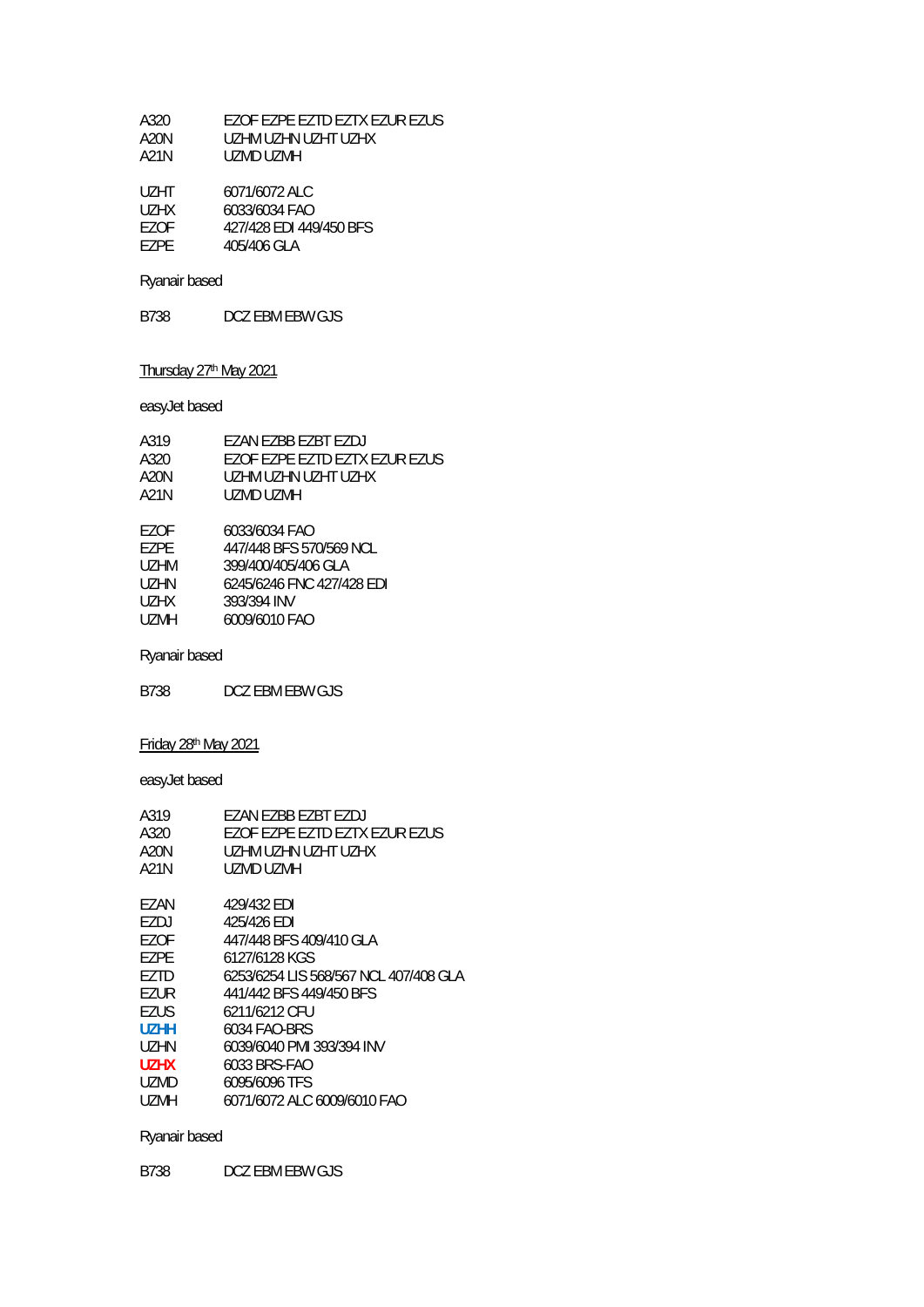| DCZ.       | 2002 BRS-CWL 2003 CWL-SNN |
|------------|---------------------------|
| <b>FMC</b> | 8122 AGP-BRS              |
| <b>FBW</b> | 8121 BRS-AGP              |
| GJS.       | 8248/8249 FAO             |
|            |                           |

Non based EMC/EBW 8122/8121 AGP

### Saturday 29th May 2021

easyJet based

| A319<br>A320<br>A20N<br>A21N | F7AN F7RR F7RT F7D I<br>FZOF FZPF FZTD FZTX FZUR FZUS<br>UZHH UZHM UZHN UZHT<br>UZMD UZMH |
|------------------------------|-------------------------------------------------------------------------------------------|
| F70F<br>F7PF                 | 6051/6052 AGP 6129/6130 ZTH                                                               |
| F7UA                         | 6287/6288 HFR<br>9003 MAN-BRS                                                             |
| F7UR                         | 6071/6072 ALC 6261/6262 PFO                                                               |
| F7US                         | 6065/6066 FUF                                                                             |
| UZHH                         | 6145/6146 OPO 6089/6090 MAH                                                               |
| UZHM                         | 6263/6264 I C.A                                                                           |
| UZHN                         | 6041/6042 PMI 6087/6088 IBZ                                                               |
| UZHT                         | 421/422 EDI 6033/6034 FAO                                                                 |
| <b>UZMD</b>                  | 6007/6008 FAO                                                                             |
| LIZMH                        | 6193/6194 ACF                                                                             |
|                              |                                                                                           |

Non based EZRZ 404/405 GLA

## Ryanair based

B738 DCZ EBM EMC GJS

| DCZ.       | 2004 SNN-CWL 2005 CWL-BRS |
|------------|---------------------------|
| FBM        | 4753/4754 TFS             |
| FMC.       | 4755/4756 ACE             |
| <b>FMH</b> | 8245 PMI-BRS              |
| GJS.       | 8244 BRS-PMI              |

Non based EMH/GJS 8245/8244 PMI

## Sunday 30th May 2021

### easyJet based

| A319 | FZAN FZBB FZBT FZDJ                |
|------|------------------------------------|
| A320 | EZOF EZPE EZTD EZTX EZUA EZUR EZUS |
| A20N | UZHH UZHM UZHN UZHT                |
| A21N | UZMD UZMH                          |
|      |                                    |
| F7AN | 449/450 BFS                        |
| F7DJ | 393/394 INV                        |
| F70F | 6051/6052 AGP 566/565 NCL          |
| F7PF | 6071/6072 ALC                      |

EZTD 6245/6246 FNC

| EZUR | 6289/6290 PVK 407/408 GLA |  |
|------|---------------------------|--|
|      |                           |  |